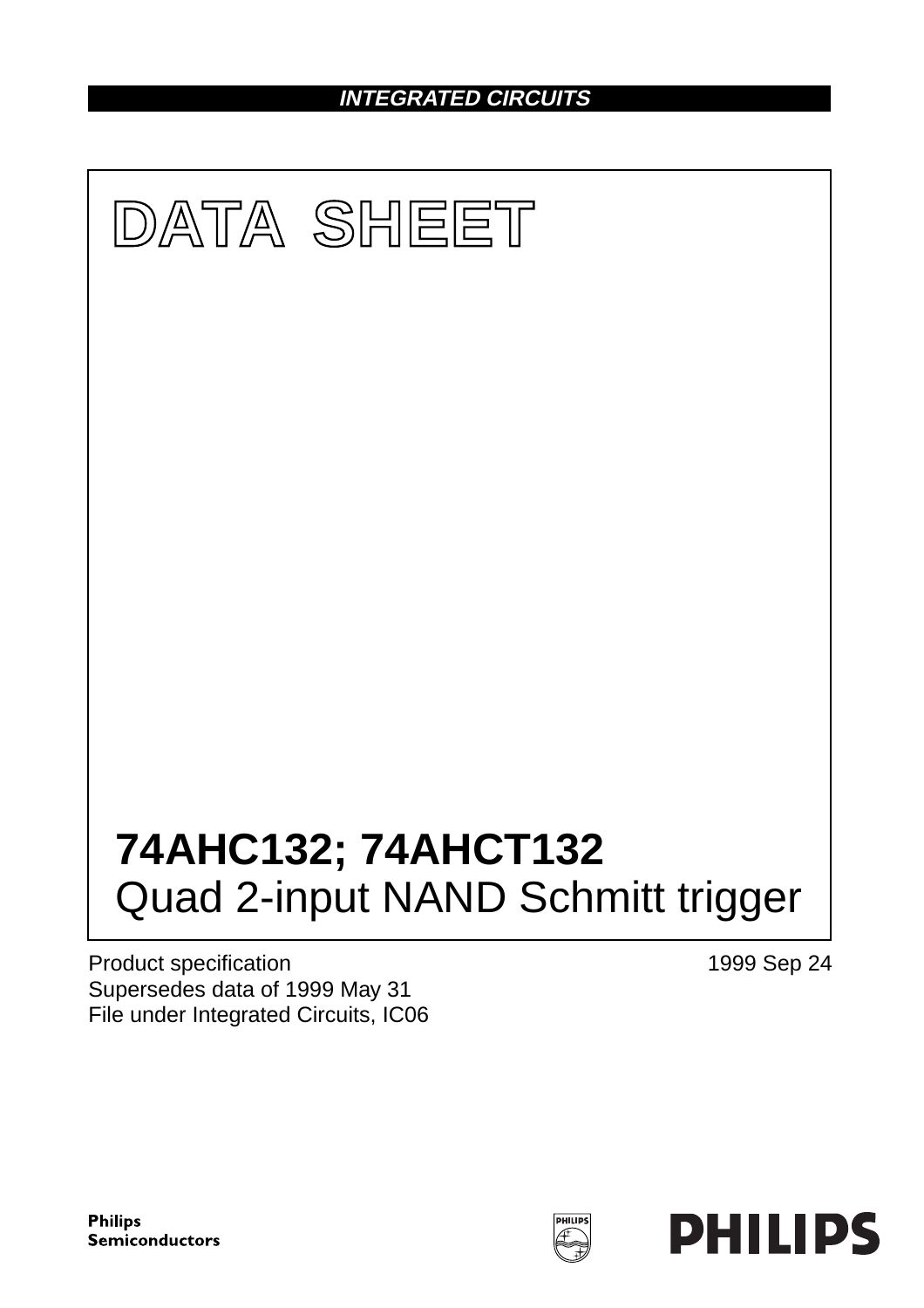#### **FEATURES**

- ESD protection: HBM EIA/JESD22-A114-A exceeds 2000 V; MM EIA/JESD22-A115-A exceeds 200 V CDM EIA/JESD22-C101 exceeds 1000 V
- Balanced propagation delays
- Inputs accepts voltages higher than  $V_{CC}$
- For AHC only: operates with CMOS input levels
- For AHCT only: operates with TTL input levels
- Specified from −40 to +85 and +125 °C.

#### **DESCRIPTION**

The 74AHC/AHCT132 are high-speed Si-gate CMOS devices and are pin compatible with Low power Schottky TTL (LSTTL). They are specified in compliance with JEDEC standard No. 7A.

The 74AHC/AHCT132 contain four 2-input NAND gates which accept standard input signals. They are capable of transforming slowly changing input signals into sharply defined, jitter free output signals.

The gate switches at different points for positive and negative-going signals. The difference between the positive voltage  $V_{T+}$  and the negative  $V<sub>T−</sub>$  is defined as the hysteresis voltage V<sub>H</sub>.

### **FUNCTION TABLE**

See note 1.

| _ _ _ _ _     |               |    |
|---------------|---------------|----|
| <b>INPUTS</b> | <b>OUTPUT</b> |    |
| nA            | nВ            | nY |
|               |               |    |
|               |               |    |
|               |               |    |
|               |               |    |

#### **Note**

1.  $H = HIGH$  voltage level;  $L = LOW$  voltage level.

### **QUICK REFERENCE DATA**

GND = 0 V; T<sub>amb</sub> = 25 °C;  $t_r = t_f \le 3.0$  ns.

| <b>SYMBOL</b>                      | <b>PARAMETER</b>                 | <b>CONDITIONS</b>                                        | <b>TYPICAL</b> | <b>UNIT</b> |    |  |
|------------------------------------|----------------------------------|----------------------------------------------------------|----------------|-------------|----|--|
|                                    |                                  |                                                          | <b>AHC</b>     | <b>AHCT</b> |    |  |
| t <sub>PHL</sub> /t <sub>PLH</sub> | propagation delay<br>nA to nY    | $ C_L = 15 pF;$<br>$V_{CC} = 5 V$                        | 3.3            | 3.5         | ns |  |
| $C_{1}$                            | input capacitance                | $V_1 = V_{CC}$ or GND                                    | 3.0            | 3.0         | рF |  |
| C <sub>O</sub>                     | output capacitance               |                                                          | 4.0            | 4.0         | pF |  |
| $C_{PD}$                           | power dissipation<br>capacitance | $C_L = 50 \text{ pF}$ ;<br>$f = 1$ MHz;<br>notes 1 and 2 | 11             | 14          | pF |  |

### **Notes**

1. C<sub>PD</sub> is used to determine the dynamic power dissipation (P<sub>D</sub> in  $\mu$ W).

 $P_D = C_{PD} \times V_{CC}^2 \times f_i + \sum (C_L \times V_{CC}^2 \times f_0)$  where:

 $f_i$  = input frequency in MHz;

 $f_0$  = output frequency in MHz;

 $\Sigma$  (C<sub>L</sub> × V<sub>CC</sub><sup>2</sup> × f<sub>o</sub>) = sum of outputs;

 $C_1$  = output load capacitance in pF;

 $V_{CC}$  = supply voltage in Volts.

2. The condition is  $V_1 = GND$  to  $V_{CC}$ .

| <b>OUTSIDE NORTH</b> | <b>NORTH AMERICA</b> | <b>PACKAGES</b> |                |                 |                      |  |  |  |  |  |
|----------------------|----------------------|-----------------|----------------|-----------------|----------------------|--|--|--|--|--|
| <b>AMERICA</b>       |                      | <b>PINS</b>     | <b>PACKAGE</b> | <b>MATERIAL</b> | <b>CODE</b>          |  |  |  |  |  |
| 74AHC132D            | 74AHC132D            | 14              | <sub>SO</sub>  | plastic         | SOT <sub>108-1</sub> |  |  |  |  |  |
| 74AHC132PW           | 74AHC132PW DH        | 14              | <b>TSSOP</b>   | plastic         | SOT402-1             |  |  |  |  |  |
| 74AHCT132D           | 74AHCT132D           | 14              | <b>SO</b>      | plastic         | SOT <sub>108-1</sub> |  |  |  |  |  |
| 74AHCT132PW          | 74AHCT132PW DH       | 14              | <b>TSSOP</b>   | plastic         | SOT402-1             |  |  |  |  |  |

### **ORDERING INFORMATION**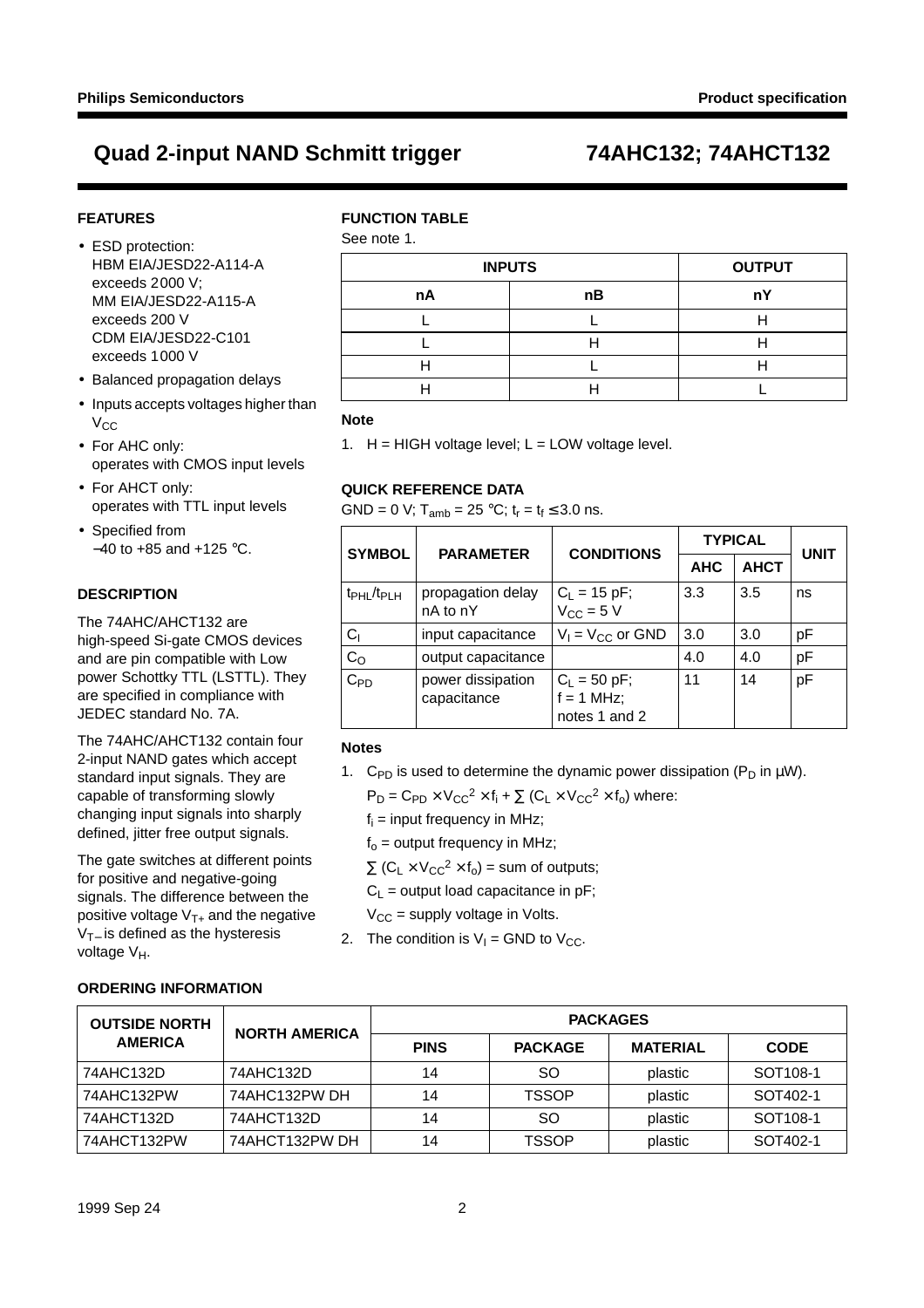#### **PINNING**

| <b>PIN</b>         | <b>SYMBOL</b> | <b>DESCRIPTION</b> |
|--------------------|---------------|--------------------|
| $'$ 1, 4, 9 and 12 | 1A to 4A      | data inputs        |
| $2, 5, 10$ and 13  | 1B to 4B      | data inputs        |
| 3, 6, 8 and 11     | 1Y to 4Y      | data outputs       |
|                    | <b>GND</b>    | ground $(0 V)$     |
| 14                 | $V_{\rm CC}$  | DC supply voltage  |

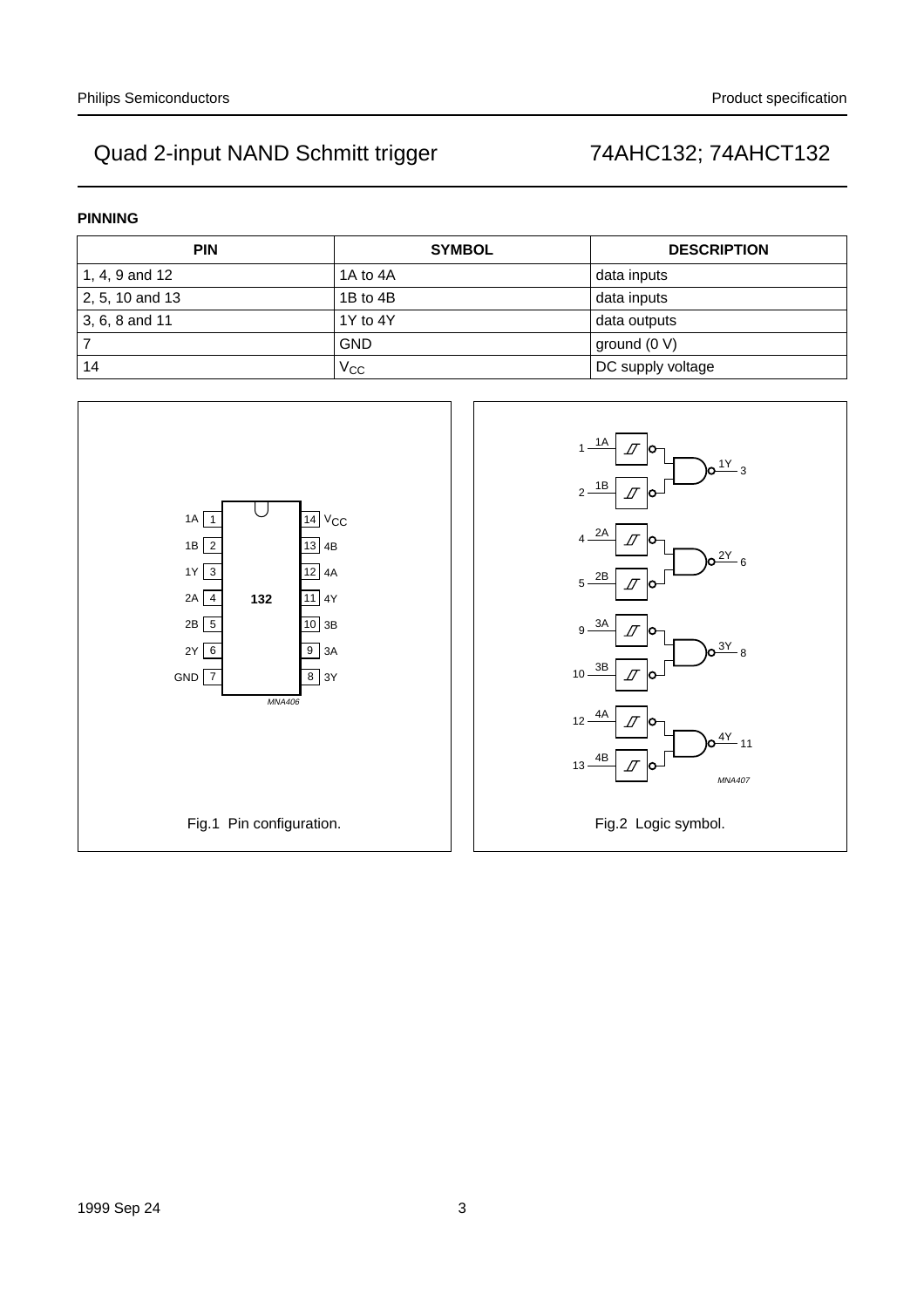MNA409

Y

Fig.4 Logic diagram (one Schmitt trigger).



### **RECOMMENDED OPERATING CONDITIONS**

| <b>SYMBOL</b> | <b>PARAMETER</b>              | <b>CONDITIONS</b>             |            | 74AHC |              | 74AHCT | <b>UNIT</b> |          |                 |
|---------------|-------------------------------|-------------------------------|------------|-------|--------------|--------|-------------|----------|-----------------|
|               |                               |                               | <b>MIN</b> | TYP.  | MAX.         | MIN.   | TYP.        | MAX.     |                 |
| $V_{\rm CC}$  | DC supply voltage             |                               | 2.0        | 5.0   | 5.5          | 4.5    | 5.0         | 5.5      |                 |
| $V_{I}$       | input voltage                 |                               | O          |       | 5.5          | 0      |             | 5.5      |                 |
| $V_{\rm O}$   | output voltage                |                               | 0          |       | $V_{\rm CC}$ | 0      |             | $V_{CC}$ |                 |
| amb           | operating ambient temperature | see DC and AC                 | $-40$      | $+25$ | $+85$        | $-40$  | $+25$       | $+85$    | $\rm ^{\circ}C$ |
|               | range                         | characteristics per<br>device | $-40$      | $+25$ | $+125$       | $-40$  | $+25$       | $+125$   | $^{\circ}C$     |

handbook, halfpage <sup>A</sup>

B

### **LIMITING VALUES**

In accordance with the Absolute Maximum Rating System (IEC 134); voltages are referenced to GND (ground = 0 V).

| <b>SYMBOL</b>          | <b>PARAMETER</b>                  | <b>CONDITIONS</b>                                 | MIN.                     | MAX.   | <b>UNIT</b> |
|------------------------|-----------------------------------|---------------------------------------------------|--------------------------|--------|-------------|
| $V_{CC}$               | DC voltage                        |                                                   | $-0.5$                   | $+7.0$ |             |
| $V_{1}$                | input voltage range               |                                                   | $-0.5$                   | $+7.0$ |             |
| $I_{IK}$               | DC input diode current            | $V_1 < -0.5$ V; note 1                            |                          | $-20$  | mA          |
| <b>I</b> <sub>OK</sub> | DC output diode current           | $V_O < -0.5$ V or $V_O > V_{CC} + 0.5$ V; note 1  |                          | ±20    | mA          |
| $I_{\rm O}$            | DC output source or sink current  | $-0.5 V < VO < VCC + 0.5 V$                       |                          | ±25    | mA          |
| $_{\rm{lcc}}$          | DC V <sub>CC</sub> or GND current |                                                   |                          | ±75    | mA          |
| $T_{\text{stg}}$       | storage temperature range         |                                                   | $-65$                    | $+150$ | $^{\circ}C$ |
| $P_D$                  | power dissipation per package     | for temperature range: $-40$ to $+125$ °C; note 2 | $\overline{\phantom{m}}$ | 500    | mW          |

#### **Notes**

1. The input and output voltage ratings may be exceeded if the input and output current ratings are observed.

2. For SO packages: above 70 °C the value of  $P_D$  derates linearly with 8 mW/K.

For TSSOP packages: above 60 °C the value of  $P_D$  derates linearly with 5.5 mW/K.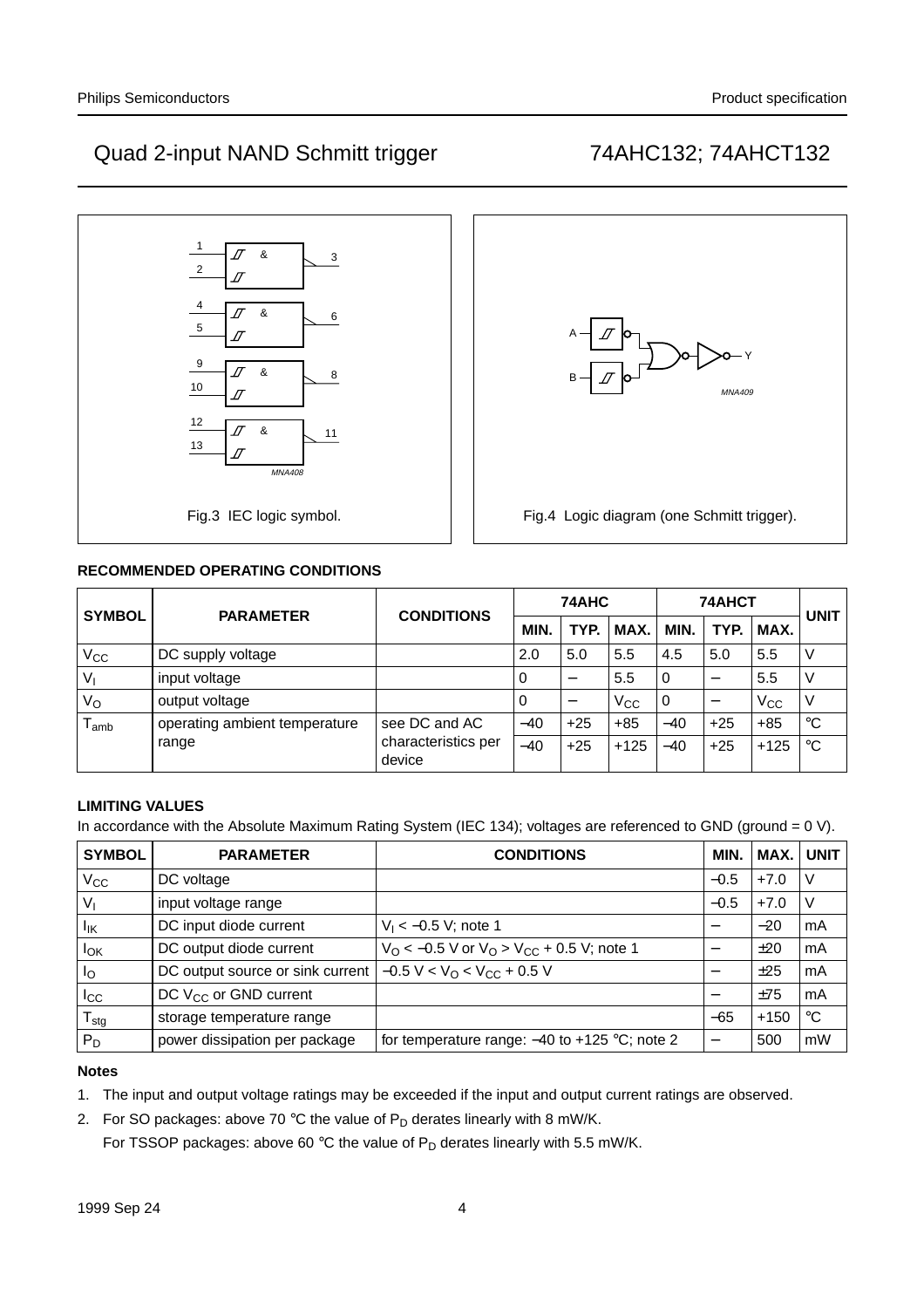### **DC CHARACTERISTICS**

### **Type 74AHC132**

Over recommended operating conditions; voltage are referenced to GND (ground = 0 V).

|                                                                                          |                                                | <b>TEST CONDITIONS</b>                                           |                          |                          |                          |                          | $T_{amb}$ (°C)           |                          |                          |                   |             |
|------------------------------------------------------------------------------------------|------------------------------------------------|------------------------------------------------------------------|--------------------------|--------------------------|--------------------------|--------------------------|--------------------------|--------------------------|--------------------------|-------------------|-------------|
| <b>SYMBOL</b>                                                                            | <b>PARAMETER</b>                               |                                                                  |                          |                          | 25                       |                          |                          | $-40$ to $+85$           |                          | $-40$ to $+125$   | <b>UNIT</b> |
|                                                                                          |                                                | <b>OTHER</b>                                                     | $V_{CC} (V)$             | MIN.                     | TYP.                     | MAX.                     | MIN.                     | MAX.                     | MIN.                     | MAX.              |             |
| $V_{T+}$                                                                                 | positive going                                 |                                                                  | 3.0                      | $\overline{\phantom{0}}$ | $\overline{\phantom{0}}$ | 2.2                      | $\equiv$                 | 2.2                      | $\overline{\phantom{0}}$ | 2.2               | $\vee$      |
|                                                                                          | threshold                                      |                                                                  | 4.5                      | $\equiv$                 |                          | 3.15                     | $\overline{a}$           | 3.15                     | $\equiv$                 | 3.15              |             |
|                                                                                          |                                                | 5.5                                                              | $\overline{\phantom{0}}$ | $\overline{a}$           | 3.85                     | $\overline{\phantom{0}}$ | 3.85                     | $\overline{\phantom{0}}$ | 3.85                     |                   |             |
| $V_{T-}$                                                                                 | negative going                                 |                                                                  | 3.0                      | 0.9                      | $\overline{a}$           | $\overline{\phantom{0}}$ | 0.9                      | $\equiv$                 | 0.9                      |                   | $\vee$      |
|                                                                                          | threshold                                      |                                                                  | 4.5                      | 1.35                     | $\overline{\phantom{0}}$ | $\equiv$                 | 1.35                     | $\equiv$                 | 1.35                     | $\equiv$          |             |
|                                                                                          |                                                |                                                                  | 5.5                      | 1.65                     | $\overline{\phantom{0}}$ | $\equiv$                 | 1.65                     | $\equiv$                 | 1.65                     | $\equiv$          |             |
| $\mathsf{V}_{\mathsf{H}}$                                                                | hysteresis                                     |                                                                  | 3.0                      | 0.3                      | $\overline{\phantom{0}}$ | 1.2                      | 0.3                      | 1.2                      | 0.25                     | 1.2               | $\vee$      |
| $(V_{T+} - V_{T-})$                                                                      |                                                | 4.5                                                              | 0.4                      | $\frac{1}{2}$            | 1.4                      | 0.4                      | 1.4                      | 0.35                     | 1.4                      |                   |             |
|                                                                                          |                                                | 5.5                                                              | 0.5                      | $\frac{1}{2}$            | 1.6                      | 0.5                      | 1.6                      | 0.45                     | 1.6                      |                   |             |
| $V_{OH}$<br>HIGH-level output<br>voltage; all<br>outputs<br>HIGH-level output<br>voltage | $V_1 = V_{1H}$ or $V_{1L}$ ;                   | 2.0                                                              | 1.9                      | 2.0                      | $\overline{\phantom{0}}$ | 1.9                      | $\overline{\phantom{0}}$ | 1.9                      | $\overline{\phantom{0}}$ | $\vee$            |             |
|                                                                                          | $I_{\text{O}} = -50 \mu A$                     | 3.0                                                              | 2.9                      | 3.0                      | $\equiv$                 | 2.9                      | $\overline{a}$           | 2.9                      | $\overline{a}$           |                   |             |
|                                                                                          |                                                |                                                                  | 4.5                      | 4.4                      | 4.5                      | $\overline{\phantom{0}}$ | 4.4                      | $\overline{\phantom{0}}$ | 4.4                      | $\qquad \qquad -$ |             |
|                                                                                          | $V_1 = V_{1H}$ or $V_{1I}$ ;<br>$IO = -4.0$ mA | 3.0                                                              | 2.58                     | $\overline{\phantom{0}}$ |                          | 2.48                     | $\equiv$                 | 2.40                     |                          | $\vee$            |             |
|                                                                                          |                                                | $V_I = V_{IH}$ or $V_{II}$ ;<br>$I_{\text{O}} = -8.0 \text{ mA}$ | 4.5                      | 3.94                     | $\equiv$                 | $\overline{\phantom{0}}$ | 3.8                      | $\overline{\phantom{0}}$ | 3.7                      | $\qquad \qquad -$ |             |
| $V_{OL}$                                                                                 | LOW-level output                               | $V_I = V_{IH}$ or $V_{IL}$ ;                                     | 2.0                      | $\overline{\phantom{0}}$ | $\mathbf 0$              | 0.1                      | $\overline{a}$           | 0.1                      | $\overline{a}$           | 0.1               | $\vee$      |
|                                                                                          | voltage; all                                   | $I_{\text{O}} = 50 \mu A$                                        | 3.0                      | $\equiv$                 | $\mathbf 0$              | 0.1                      | $\overline{a}$           | 0.1                      | $\overline{a}$           | 0.1               |             |
|                                                                                          | outputs                                        |                                                                  | 4.5                      | $\equiv$                 | $\mathbf 0$              | 0.1                      | $\overline{\phantom{0}}$ | 0.1                      | $\overline{\phantom{0}}$ | 0.1               |             |
|                                                                                          | LOW-level output<br>voltage                    | $V_I = V_{IH}$ or $V_{IL}$ ;<br>$IO = 4 mA$                      | 3.0                      | $\equiv$                 | $\overline{\phantom{0}}$ | 0.36                     | $\overline{\phantom{0}}$ | 0.44                     | $\overline{\phantom{0}}$ | 0.55              | $\vee$      |
|                                                                                          |                                                | $V_I = V_{IH}$ or $V_{IL}$ ;<br>$IO = 8 mA$                      | 4.5                      | $\overline{\phantom{0}}$ | $\equiv$                 | 0.36                     | $\equiv$                 | 0.44                     | $\overline{\phantom{0}}$ | 0.55              |             |
| $I_{\rm L}$                                                                              | input leakage<br>current                       | $V_1 = V_{CC}$ or GND                                            | 5.5                      | $\overline{\phantom{0}}$ | $\overline{a}$           | 0.1                      | $\overline{\phantom{0}}$ | 1.0                      | $\overline{a}$           | 2.0               | $\mu$ A     |
| $I_{\rm CC}$                                                                             | quiescent supply<br>current                    | $V_1 = V_{CC}$ or GND;<br>$I_{\rm O} = 0$                        | 5.5                      | $\overline{\phantom{0}}$ | $\qquad \qquad -$        | 2.0                      | $\overline{\phantom{0}}$ | 20                       | $\overline{\phantom{0}}$ | 40                | $\mu A$     |
| C <sub>1</sub>                                                                           | input capacitance                              |                                                                  |                          | $\qquad \qquad -$        | 3                        | 10                       | $\overline{\phantom{0}}$ | 10                       |                          | 10                | pF          |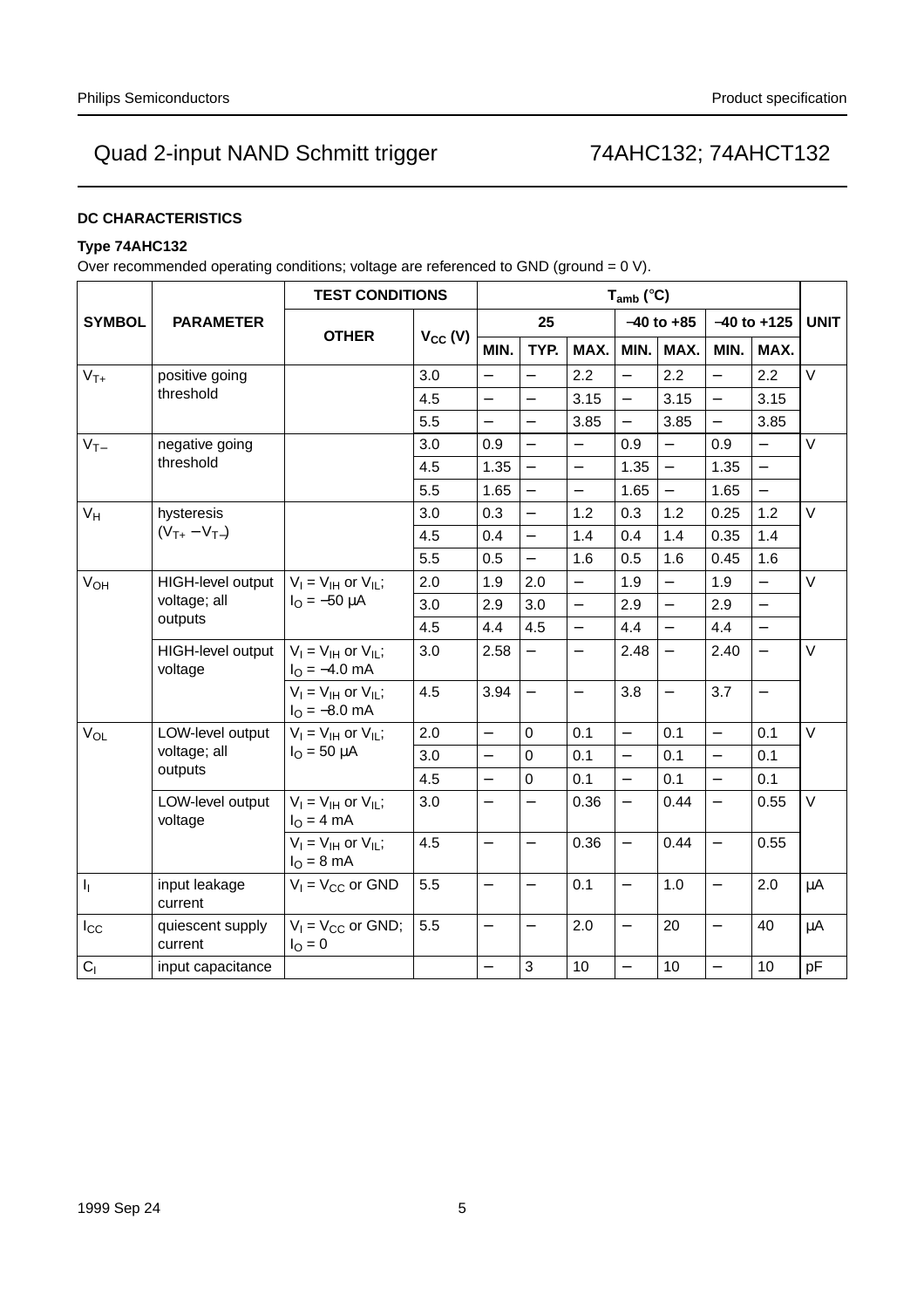### **Type 74AHCT132**

Over recommended operating conditions; voltage are referenced to GND (ground = 0 V).

|                        |                                                                                          | <b>TEST CONDITIONS</b>                                                                   |              | $T_{amb}$ (°C)           |                          |                          |                          |                          |                          |                          |             |
|------------------------|------------------------------------------------------------------------------------------|------------------------------------------------------------------------------------------|--------------|--------------------------|--------------------------|--------------------------|--------------------------|--------------------------|--------------------------|--------------------------|-------------|
| <b>SYMBOL</b>          | <b>PARAMETER</b>                                                                         |                                                                                          |              | 25                       |                          |                          |                          | $-40$ to $+85$           | $-40$ to $+125$          |                          | <b>UNIT</b> |
|                        |                                                                                          | <b>OTHER</b>                                                                             | $V_{CC} (V)$ | MIN.                     | TYP.                     | MAX.                     | MIN.                     | MAX.                     | MIN.                     | MAX.                     |             |
| $V_{T+}$               | positive going                                                                           |                                                                                          | 4.5          | $\equiv$                 | $\equiv$                 | 1.9                      | $\equiv$                 | 1.9                      | $\equiv$                 | 1.9                      | V           |
|                        | threshold                                                                                |                                                                                          | 5.5          | $\overline{\phantom{0}}$ | $\equiv$                 | 2.1                      | $\equiv$                 | 2.1                      | $\overline{\phantom{0}}$ | 2.1                      | V           |
| $V_{T-}$               | negative going                                                                           |                                                                                          | 4.5          | 0.5                      | $\qquad \qquad -$        | $\qquad \qquad -$        | 0.5                      | $\overline{\phantom{0}}$ | 0.5                      | $\qquad \qquad -$        | V           |
|                        | threshold                                                                                |                                                                                          | 5.5          | 0.6                      | $\overline{\phantom{0}}$ | $\overline{\phantom{0}}$ | 0.6                      | $\overline{\phantom{0}}$ | 0.6                      |                          | $\vee$      |
| $V_H$                  | hysteresis                                                                               |                                                                                          | 4.5          | 0.3                      | $\overline{\phantom{0}}$ | 1.4                      | 0.3                      | 1.4                      | 0.3                      | 1.4                      | $\vee$      |
|                        | $(V_{T+} - V_{T-})$                                                                      |                                                                                          | 5.5          | 0.3                      | $\overline{\phantom{0}}$ | 1.5                      | 0.3                      | 1.5                      | 0.3                      | 1.5                      | $\vee$      |
| $V_{OH}$               | HIGH-level output $ V_1 = V_{\text{IH}}$ or $V_{\text{IL}}$ ;<br>voltage; all<br>outputs | $I_{\Omega} = -50 \mu A$                                                                 | 4.5          | 4.4                      | 4.5                      | $\overline{\phantom{0}}$ | 4.4                      | $\overline{\phantom{0}}$ | 4.4                      | $\overline{\phantom{0}}$ | $\vee$      |
|                        | HIGH-level output $ V_1 = V_{1H}$ or $V_{1I}$ ;<br>voltage                               | $I_{\rm O} = -8.0$ mA                                                                    | 4.5          | 3.94                     | $\equiv$                 | $\overline{\phantom{0}}$ | 3.8                      | $\overline{\phantom{0}}$ | 3.7                      | $\overline{\phantom{0}}$ | $\vee$      |
| $V_{OL}$               | LOW-level output $ V_1 = V_{1H}$ or $V_{1L}$ ;<br>voltage; all<br>outputs                | $I_{\text{O}} = 50 \mu A$                                                                | 4.5          | $\overline{\phantom{0}}$ | $\overline{0}$           | 0.1                      | $\overline{\phantom{0}}$ | 0.1                      | $\overline{\phantom{0}}$ | 0.1                      | $\vee$      |
|                        | LOW-level output $ V_1 = V_{1H}$ or $V_{1I}$ ;<br>voltage                                | $IO = 8 mA$                                                                              | 4.5          | $\equiv$                 | $\equiv$                 | 0.36                     | $\equiv$                 | 0.44                     | $\overline{\phantom{0}}$ | 0.55                     | $\vee$      |
| $I_1$                  | input leakage<br>current                                                                 | $V_1 = V_{CC}$ or GND                                                                    | 5.5          | $\overline{\phantom{0}}$ | $\overline{\phantom{0}}$ | 0.1                      | $\overline{\phantom{0}}$ | 1.0                      | $\overline{\phantom{0}}$ | 2.0                      | μA          |
| $I_{\rm CC}$           | quiescent supply<br>current                                                              | $V_1 = V_{CC}$ or GND;  <br>$I_{\rm O} = 0$                                              | 5.5          | $\overline{\phantom{0}}$ | $\equiv$                 | 2.0                      | $\overline{a}$           | 20                       | $\overline{\phantom{0}}$ | 40                       | μA          |
| $\Delta$ <sub>cc</sub> | additional<br>quiescent supply<br>current per input<br>pin                               | $V_1 = V_{CC} - 2.1 V$<br>other inputs at<br>V <sub>CC</sub> or GND;<br>$I_{\Omega} = 0$ | 4.5 to 5.5   | $\qquad \qquad -$        | $\qquad \qquad -$        | 1.35                     | $\qquad \qquad -$        | 1.5                      | $\overline{\phantom{0}}$ | 1.5                      | mA          |
| C <sub>1</sub>         | input capacitance                                                                        |                                                                                          |              |                          | 3                        | 10                       | $\overline{\phantom{0}}$ | 10                       | $\overline{\phantom{0}}$ | 10                       | pF          |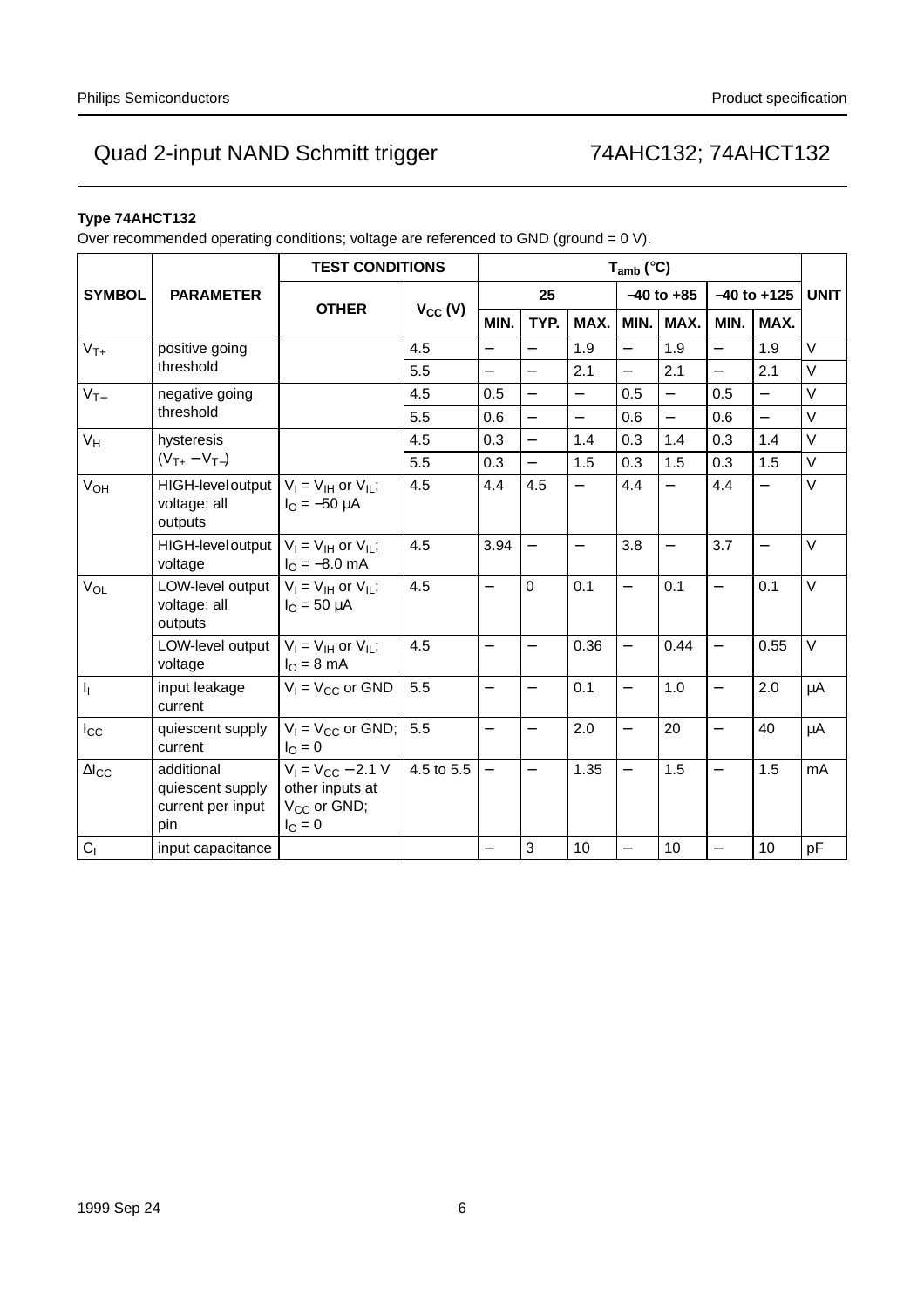#### **AC CHARACTERISTICS**

### **Type 74AHC132**

GND = 0 V;  $t_r = t_f \le 3.0$  ns.

|                                                         |                   | <b>TEST CONDITIONS</b> | $T_{amb}$ (°C)           |                          |      |      |      |                |      |                 |    |
|---------------------------------------------------------|-------------------|------------------------|--------------------------|--------------------------|------|------|------|----------------|------|-----------------|----|
| <b>SYMBOL</b>                                           | <b>PARAMETER</b>  | <b>WAVEFORMS</b>       | $C_L$                    |                          | 25   |      |      | $-40$ to $+85$ |      | $-40$ to $+125$ |    |
|                                                         |                   |                        |                          | <b>MIN</b>               | TYP. | MAX. | MIN. | MAX.           | MIN. | MAX.            |    |
| $V_{CC}$ = 3.0 to 3.6 V; note 1                         |                   |                        |                          |                          |      |      |      |                |      |                 |    |
| t <sub>PHL</sub> /t <sub>PLH</sub>                      | propagation delay | see Figs 5 and 6       | 15pF                     | $\overline{\phantom{m}}$ | 4.4  | 11.9 | 1.0  | 14.0           | 1.0  | 15.0            | ns |
|                                                         | nA, nB to nY      |                        | 50 pF                    | $\overline{\phantom{m}}$ | 6.2  | 15.4 | 1.0  | 17.5           | 1.0  | 19.5            | ns |
| $V_{CC}$ = 4.5 to 5.5 V; note 2                         |                   |                        |                          |                          |      |      |      |                |      |                 |    |
| propagation delay<br>t <sub>PHL</sub> /t <sub>PLH</sub> | see Figs 5 and 6  | 15pF                   | $\overline{\phantom{0}}$ | 3.3                      | 7.7  | 1.0  | 9.0  | 1.0            | 10.0 | ns              |    |
|                                                         | nA, nB to nY      |                        | 50 pF                    | —                        | 4.7  | 9.7  | 1.0  | 11.0           | 1.0  | 12.5            | ns |

#### **Notes**

- 1. Typical values at  $V_{CC} = 3.3$  V.
- 2. Typical values at  $V_{CC} = 5.0 V$ .

### **Type 74AHCT132**

 $GND = 0$  V;  $t_r = t_f \leq 3.0$  ns.

|                                    |                                 | <b>TEST CONDITIONS</b> |       | $T_{amb}$ (°C) |      |      |                |      |                 |      |             |
|------------------------------------|---------------------------------|------------------------|-------|----------------|------|------|----------------|------|-----------------|------|-------------|
| <b>SYMBOL</b>                      | <b>PARAMETER</b>                | <b>WAVEFORMS</b>       |       |                | 25   |      | $-40$ to $+85$ |      | $-40$ to $+125$ |      | <b>UNIT</b> |
|                                    |                                 | $C_L$                  | MIN.  | TYP.           | MAX. | MIN. | MAX.           | MIN. | MAX.            |      |             |
|                                    | $V_{CC}$ = 4.5 to 5.5 V; note 1 |                        |       |                |      |      |                |      |                 |      |             |
| t <sub>PHL</sub> /t <sub>PLH</sub> | propagation delay               | see Figs 5 and 6       | 15pF  |                | 3.5  | 7.0  | 1.0            | 8.0  | 1.0             | 9.0  | ns          |
|                                    | nA, nB to nY                    |                        | 50 pF |                | 5.0  | 8.0  | 1.0            | 9.0  | 1.0             | 10.0 | ns          |

#### **Note**

1. Typical values at  $V_{CC} = 5.0 V$ .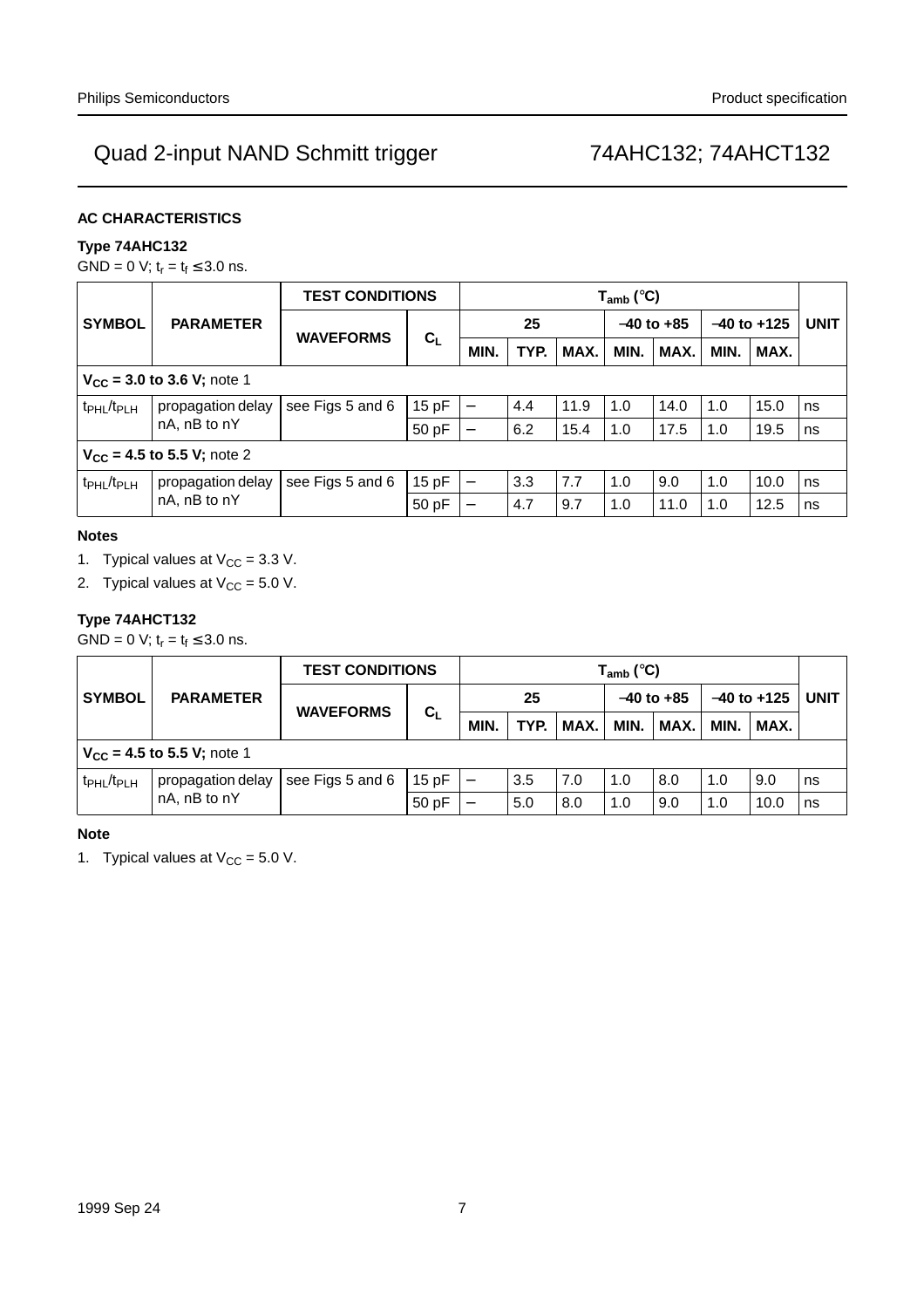### **AC WAVEFORMS**



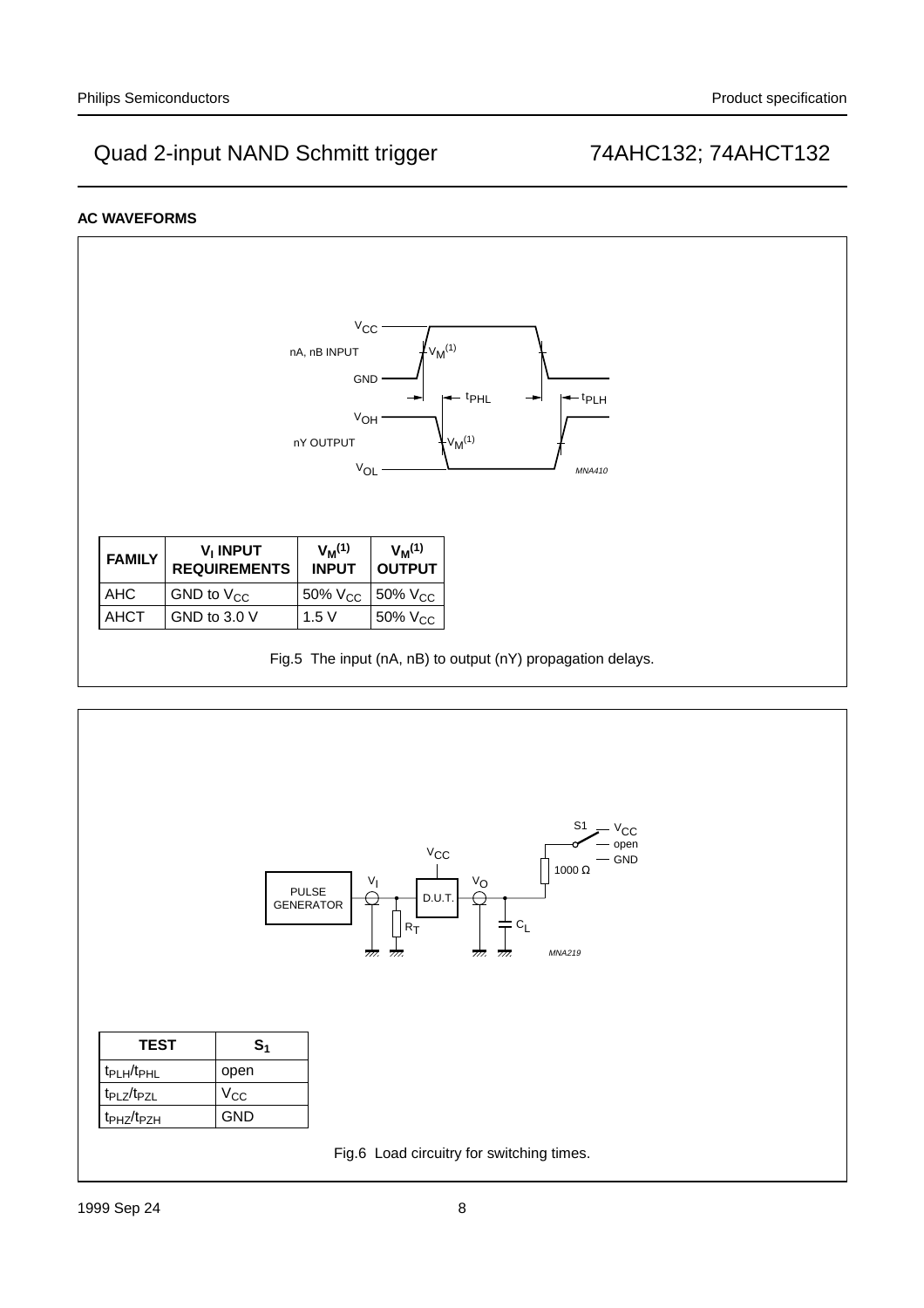

### **TRANSFER CHARACTERISTIC WAVEFORMS**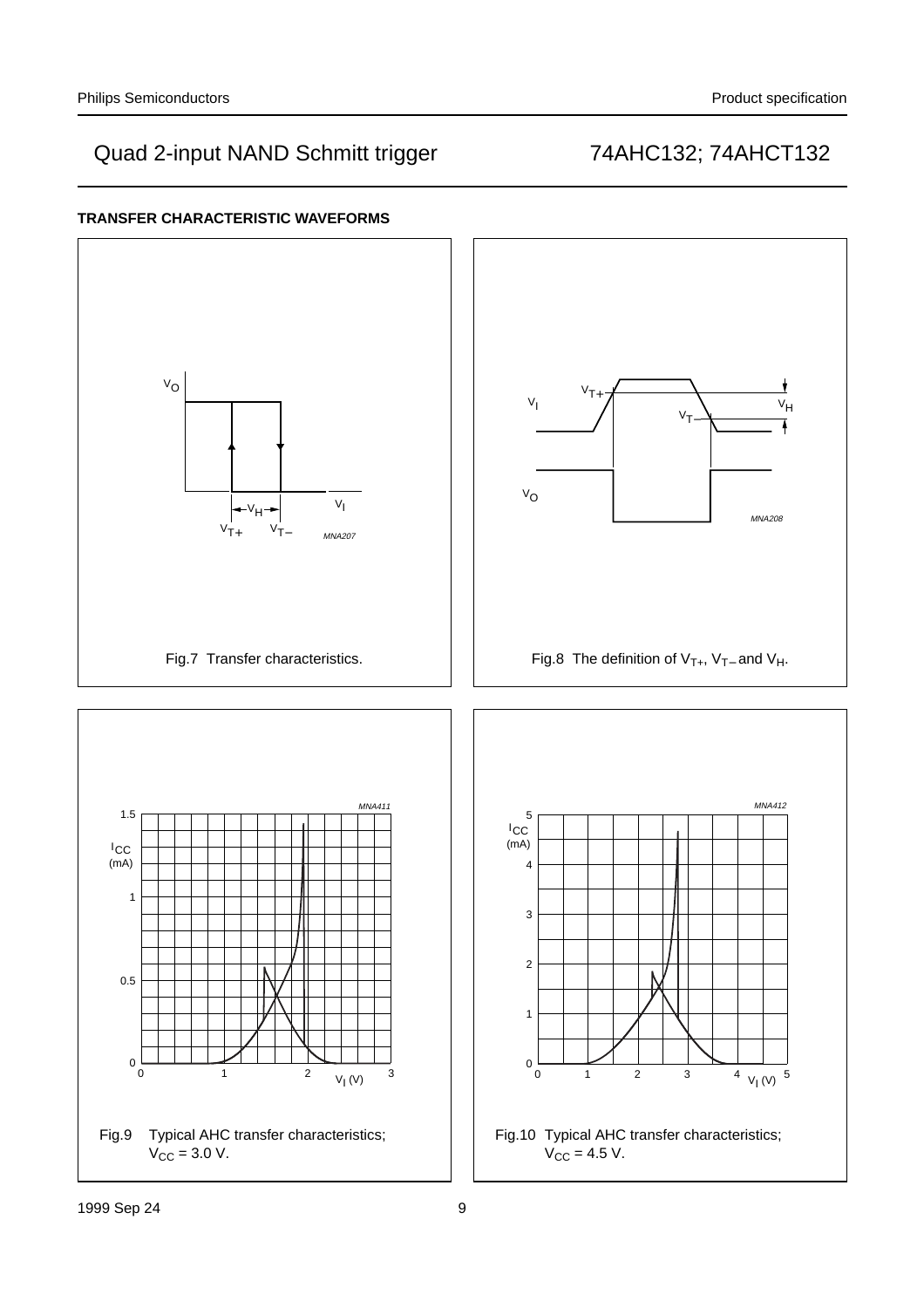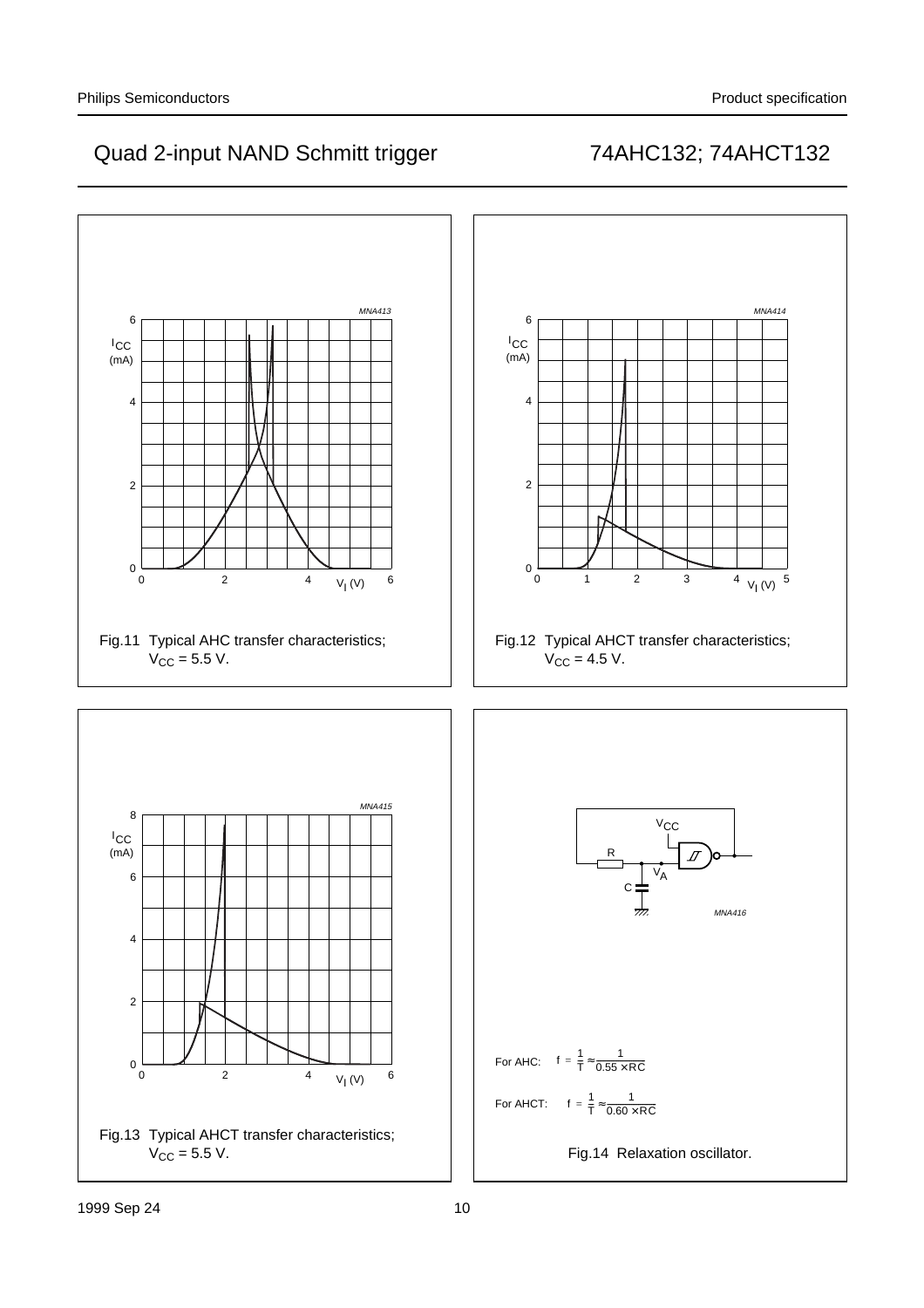### **PACKAGE OUTLINES**

**SO14: plastic small outline package; 14 leads; body width 3.9 mm SOT108-1**

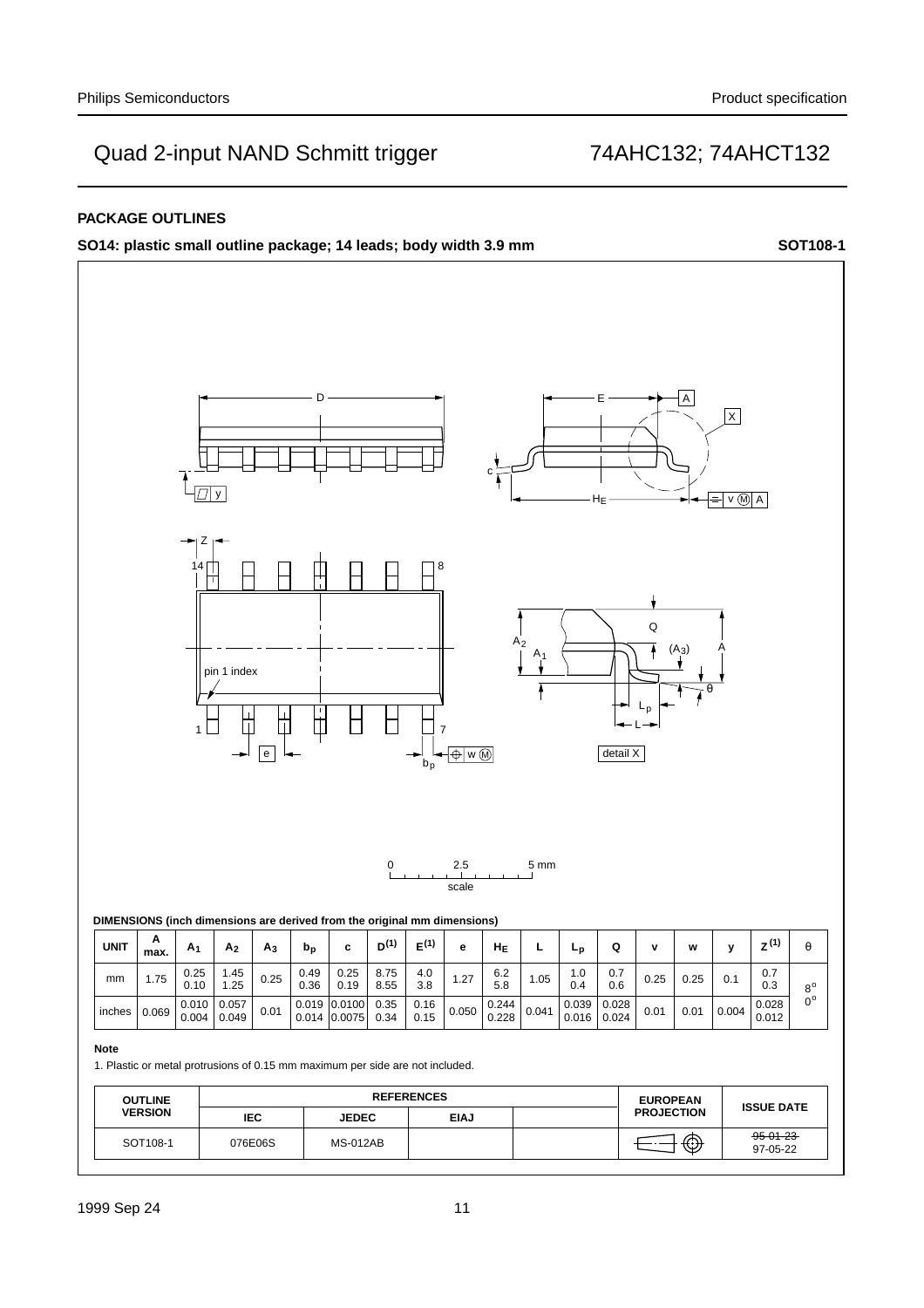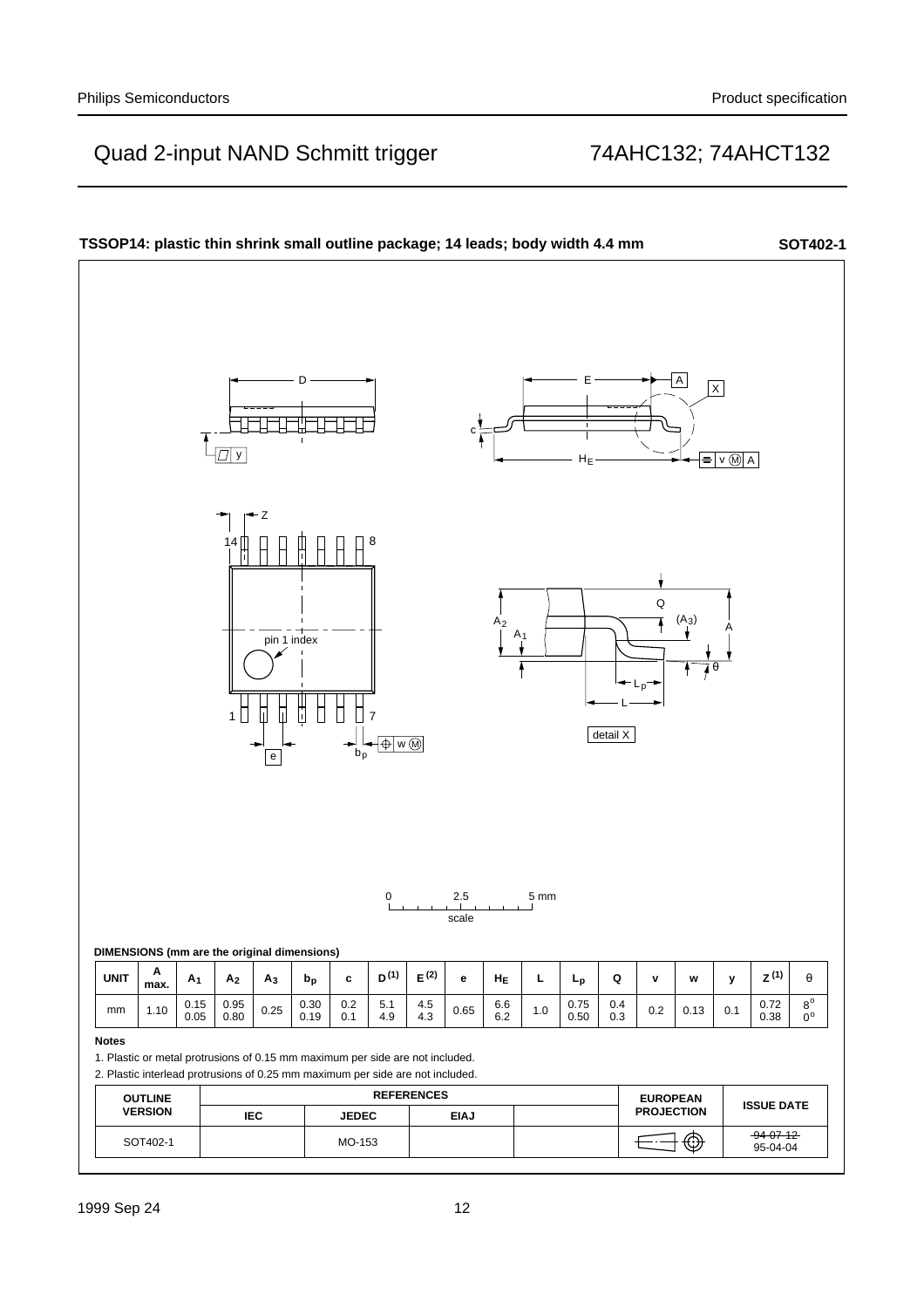#### **SOLDERING**

#### **Introduction to soldering surface mount packages**

This text gives a very brief insight to a complex technology. A more in-depth account of soldering ICs can be found in our "Data Handbook IC26; Integrated Circuit Packages" (document order number 9398 652 90011).

There is no soldering method that is ideal for all surface mount IC packages. Wave soldering is not always suitable for surface mount ICs, or for printed-circuit boards with high population densities. In these situations reflow soldering is often used.

#### **Reflow soldering**

Reflow soldering requires solder paste (a suspension of fine solder particles, flux and binding agent) to be applied to the printed-circuit board by screen printing, stencilling or pressure-syringe dispensing before package placement.

Several methods exist for reflowing; for example, infrared/convection heating in a conveyor type oven. Throughput times (preheating, soldering and cooling) vary between 100 and 200 seconds depending on heating method.

Typical reflow peak temperatures range from 215 to 250 °C. The top-surface temperature of the packages should preferable be kept below 230 °C.

### **Wave soldering**

Conventional single wave soldering is not recommended for surface mount devices (SMDs) or printed-circuit boards with a high component density, as solder bridging and non-wetting can present major problems.

To overcome these problems the double-wave soldering method was specifically developed.

If wave soldering is used the following conditions must be observed for optimal results:

- Use a double-wave soldering method comprising a turbulent wave with high upward pressure followed by a smooth laminar wave.
- For packages with leads on two sides and a pitch (e):
	- larger than or equal to 1.27 mm, the footprint longitudinal axis is **preferred** to be parallel to the transport direction of the printed-circuit board;
	- smaller than 1.27 mm, the footprint longitudinal axis **must** be parallel to the transport direction of the printed-circuit board.

The footprint must incorporate solder thieves at the downstream end.

• For packages with leads on four sides, the footprint must be placed at a 45° angle to the transport direction of the printed-circuit board. The footprint must incorporate solder thieves downstream and at the side corners.

During placement and before soldering, the package must be fixed with a droplet of adhesive. The adhesive can be applied by screen printing, pin transfer or syringe dispensing. The package can be soldered after the adhesive is cured.

Typical dwell time is 4 seconds at 250 °C. A mildly-activated flux will eliminate the need for removal of corrosive residues in most applications.

### **Manual soldering**

Fix the component by first soldering two diagonally-opposite end leads. Use a low voltage (24 V or less) soldering iron applied to the flat part of the lead. Contact time must be limited to 10 seconds at up to 300 °C.

When using a dedicated tool, all other leads can be soldered in one operation within 2 to 5 seconds between 270 and 320 °C.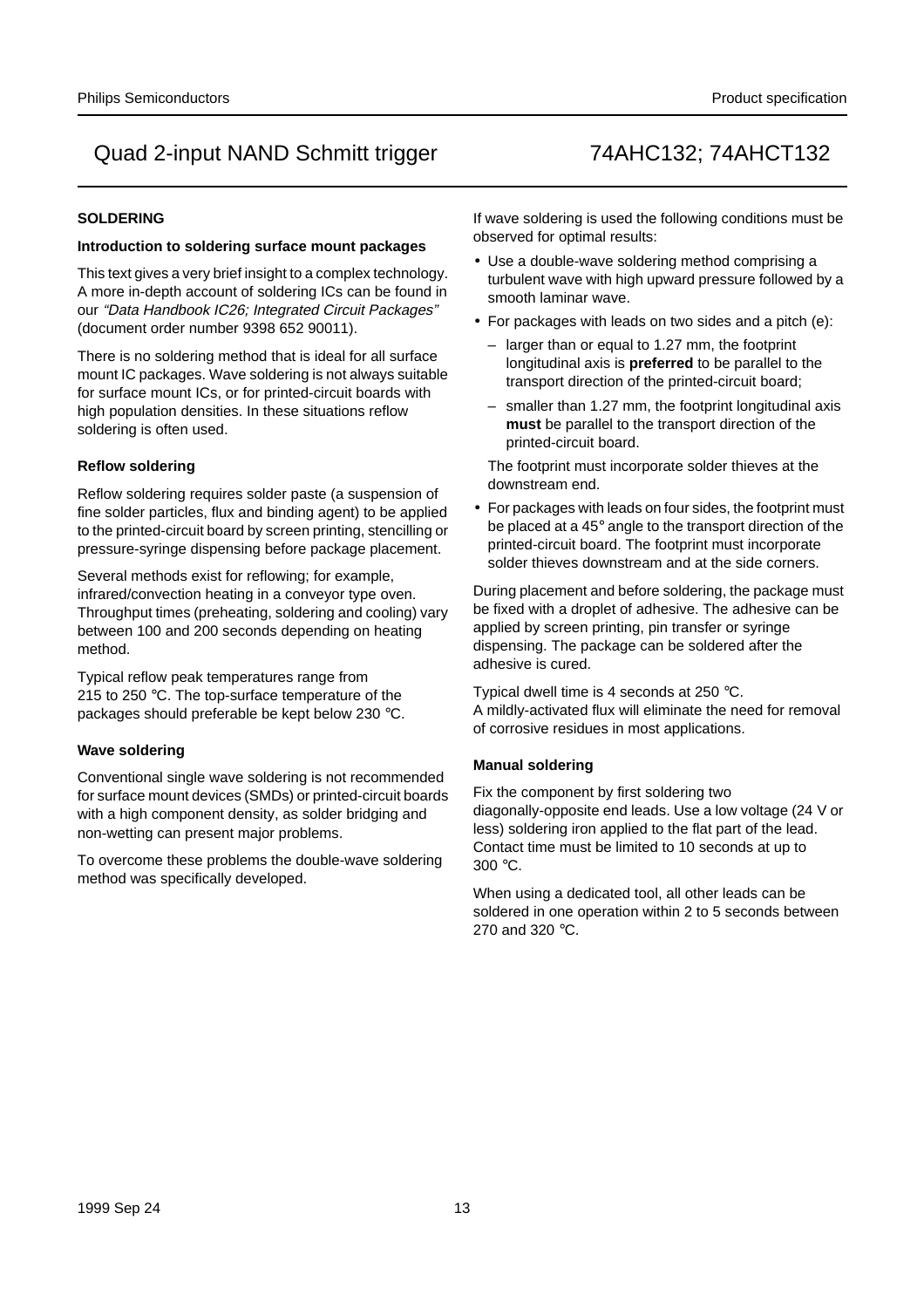#### **Suitability of surface mount IC packages for wave and reflow soldering methods**

| <b>PACKAGE</b>                         | <b>SOLDERING METHOD</b>        |                       |  |  |  |  |  |
|----------------------------------------|--------------------------------|-----------------------|--|--|--|--|--|
|                                        | <b>WAVE</b>                    | REFLOW <sup>(1)</sup> |  |  |  |  |  |
| <b>BGA, SQFP</b>                       | not suitable                   | suitable              |  |  |  |  |  |
| HLQFP, HSQFP, HSOP, HTQFP, HTSSOP, SMS | not suitable $(2)$             | suitable              |  |  |  |  |  |
| $PLCC(3)$ , SO, SOJ                    | suitable                       | suitable              |  |  |  |  |  |
| LQFP, QFP, TQFP                        | not recommended $(3)(4)$       | suitable              |  |  |  |  |  |
| SSOP, TSSOP, VSO                       | not recommended <sup>(5)</sup> | suitable              |  |  |  |  |  |

#### **Notes**

- 1. All surface mount (SMD) packages are moisture sensitive. Depending upon the moisture content, the maximum temperature (with respect to time) and body size of the package, there is a risk that internal or external package cracks may occur due to vaporization of the moisture in them (the so called popcorn effect). For details, refer to the Drypack information in the "Data Handbook IC26; Integrated Circuit Packages; Section: Packing Methods".
- 2. These packages are not suitable for wave soldering as a solder joint between the printed-circuit board and heatsink (at bottom version) can not be achieved, and as solder may stick to the heatsink (on top version).
- 3. If wave soldering is considered, then the package must be placed at a  $45^\circ$  angle to the solder wave direction. The package footprint must incorporate solder thieves downstream and at the side corners.
- 4. Wave soldering is only suitable for LQFP, TQFP and QFP packages with a pitch (e) equal to or larger than 0.8 mm; it is definitely not suitable for packages with a pitch (e) equal to or smaller than 0.65 mm.
- 5. Wave soldering is only suitable for SSOP and TSSOP packages with a pitch (e) equal to or larger than 0.65 mm; it is definitely not suitable for packages with a pitch (e) equal to or smaller than 0.5 mm.

#### **DEFINITIONS**

| Data sheet status                                                                                              |                                                                                       |  |  |  |  |
|----------------------------------------------------------------------------------------------------------------|---------------------------------------------------------------------------------------|--|--|--|--|
| Objective specification                                                                                        | This data sheet contains target or goal specifications for product development.       |  |  |  |  |
| Preliminary specification                                                                                      | This data sheet contains preliminary data; supplementary data may be published later. |  |  |  |  |
| Product specification                                                                                          | This data sheet contains final product specifications.                                |  |  |  |  |
| <b>Limiting values</b>                                                                                         |                                                                                       |  |  |  |  |
| Limiting values given are in accordance with the Absolute Maximum Rating System (IEC 134). Stress above one or |                                                                                       |  |  |  |  |

more of the limiting values may cause permanent damage to the device. These are stress ratings only and operation of the device at these or at any other conditions above those given in the Characteristics sections of the specification is not implied. Exposure to limiting values for extended periods may affect device reliability.

#### **Application information**

Where application information is given, it is advisory and does not form part of the specification.

#### **LIFE SUPPORT APPLICATIONS**

These products are not designed for use in life support appliances, devices, or systems where malfunction of these products can reasonably be expected to result in personal injury. Philips customers using or selling these products for use in such applications do so at their own risk and agree to fully indemnify Philips for any damages resulting from such improper use or sale.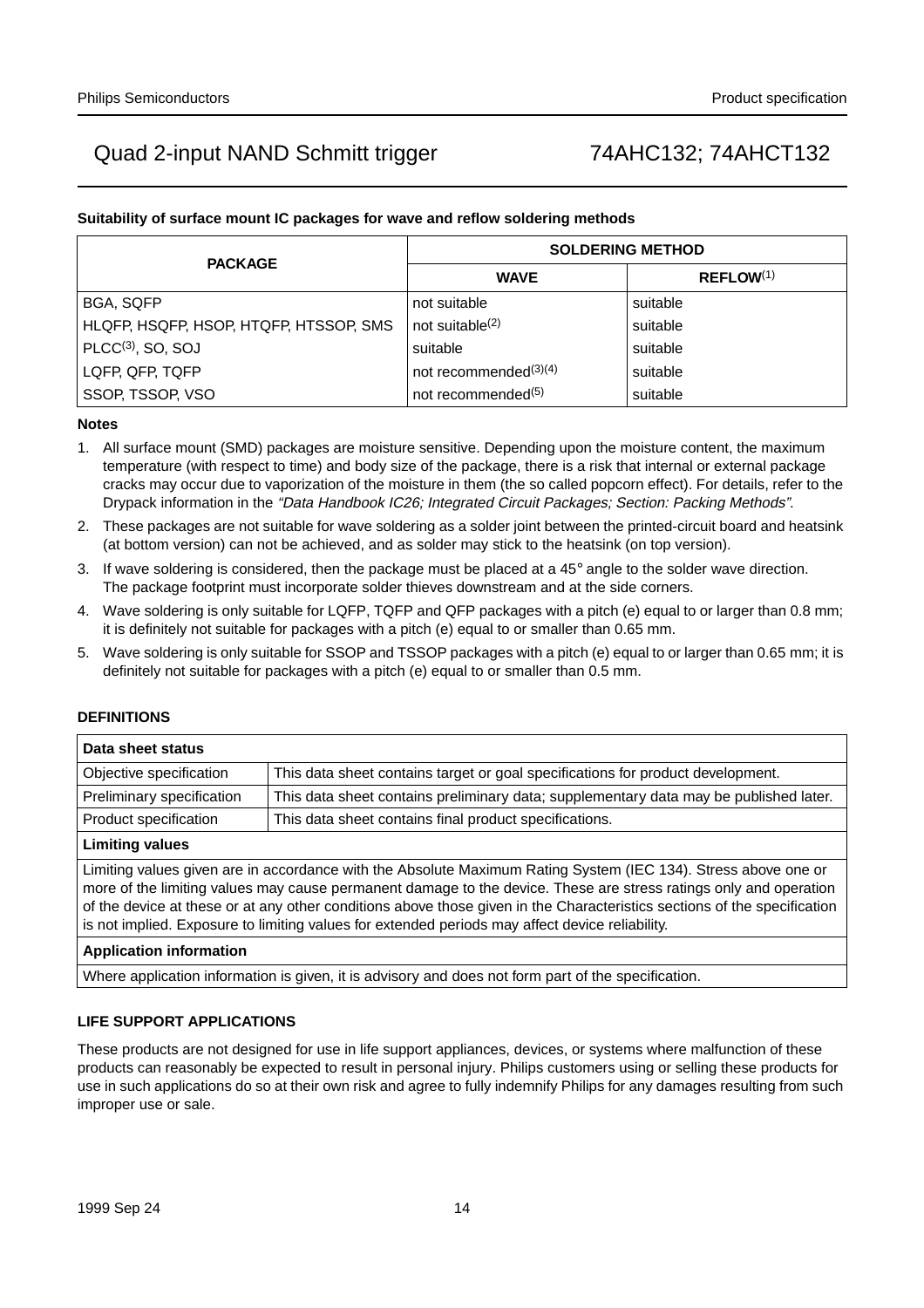**NOTES**